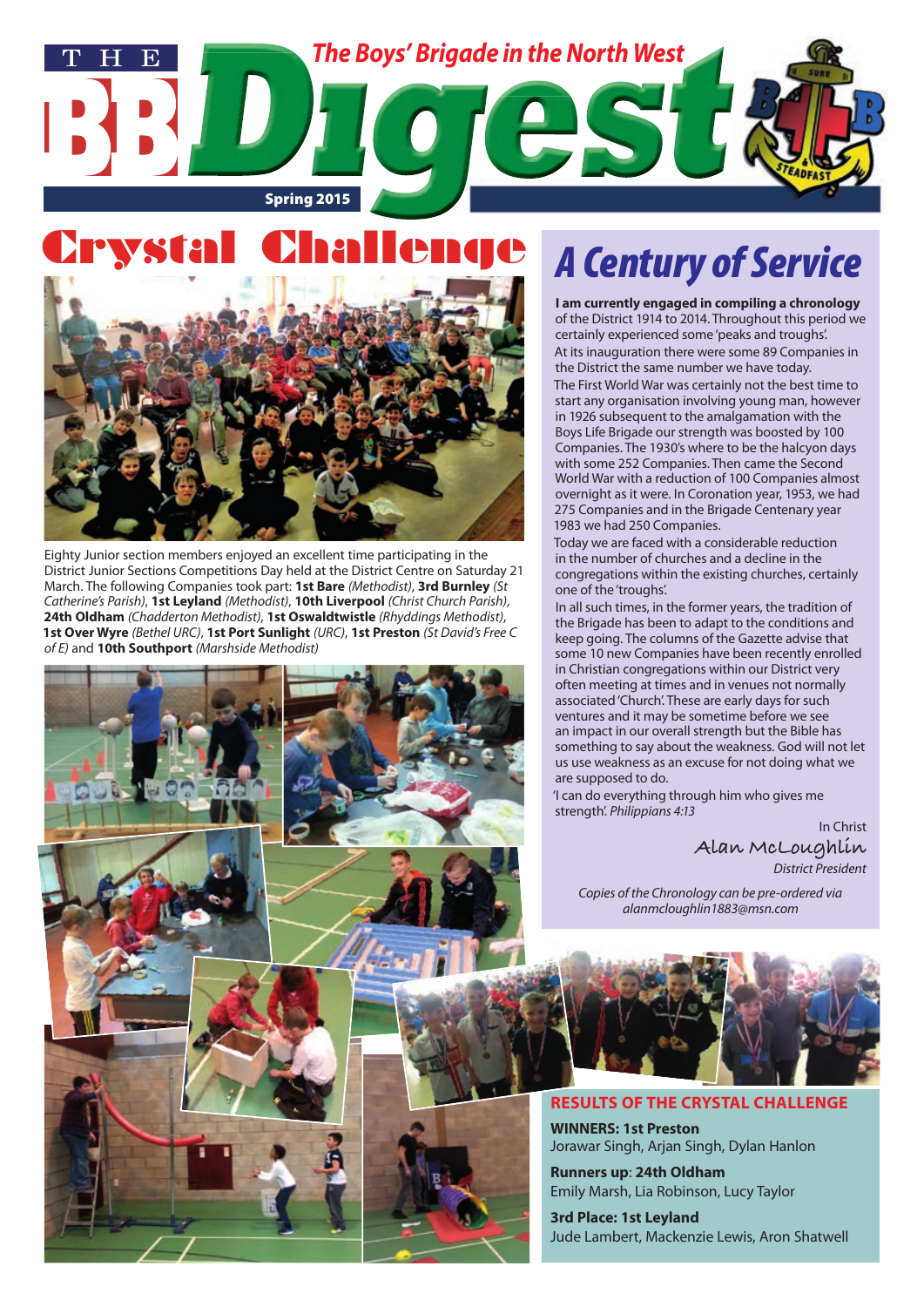## Junior Section 5-a-side Football THANK YOU VERY MUCH



**The following 7 Companies attended the Junior Section 5-a-Side Football Competition on January 31st**

1st Over Wyre, 1st Oswaldtwistle, 1st Morecambe, 1st Bare, 1st Leyland, 1st Preston and 8th Wigan.

A great day was had by all, each team played 6 games, so all played each other. The results were as follows:

**1st place - 1st Bare**, 2nd place - 1st Leyland and 3rd place - 1st Morecambe

Many thanks to all who assisted in the organising, and to the superb effort put in by the lads both on and off the field.



**The Northwest District Swimming Gala took place at Dunes Leisure Centre on** Saturday 6 December. Nine Companies from the District took part: 14th Southport *(St John's Church, Ainsdale)*; 9th Southport *(Ainsdale Methodist)*; 7th Southport *(Birkdale Methodist)*; 10th Southport *(Marshside Methodist)*; 1st Ormskirk *(Emmanuel Methodist/URC)*; 1st Leyland *(Leyland Methodist)*; 49th Liverpool *(St Christopher Parish, Norris Green w. St Mary, West Derby)*; 1st Bare *(Bare Methodist)*; 1st Denton *(Hope URC)*. A total of 44 boys and 5 officers swam in the events to make a very enjoyable evening.

### **RESULTS**

#### **200m. OPEN AGE CHAMPION** Daniel Beech (1st Denton)

**OFFICERS RACE** 1st Mrs Kay Owen 10th Southport

#### **JUNIOR SECTION TROPHY**

1st 14th Southport 2nd 49th Liverpool 3rd 1st Leyland

#### **COMPANY SECTION TROPHY**

1st 1st Ormskirk 2nd 1st Leyland 3rd 1st Bare

#### **SENIOR SECTION TROPHY**

1st 1st Denton 2nd 1st Ormskirk 3rd 1st Bare

#### **OVERALL WINNERS**

1st 1st Ormskirk 2nd 1st Denton 3rd 1st Bare

# *District Ten Pin Bowling*

**The District TEN PIN BOWLING Competition was held at the Hollywood Bowl in** Liverpool Saturday 24 January when 9 teams took part in an exciting event.

The top four teams played off in the final

| 1st                                      | 1st Denton                                  | 296 pts   |
|------------------------------------------|---------------------------------------------|-----------|
| 2nd                                      | 1st Oswaldtwistle                           | 264 pts   |
|                                          | 3rd 7th Southport (Birkdale Methodist)      | $261$ pts |
| 4th -                                    | 1st Morecambe                               | $250$ pts |
| <b>BEST INDIVIDUAL SCORE</b>             |                                             |           |
|                                          | <b>HARVEY RIDEHALGH</b> (1st Oswaldtwistle) | 229 pts.  |
| Runner Up: DANIEL WILCOX (7th Southport) | 220 pts.                                    |           |

Thanks to all who took part and to Mick Southern and Bill Clarey who arranged the event and presented trophies and medals.

## **Dearham Presentation**

**1st Dearham** *(St Mungo's Parish)* **have continued their** annual charity giving with a £500 donation to Hospice at Home West Cumbria. Company Captain Paul Gilmour said members of the Boys' Brigade and Girls' Association were encouraged to think of people less fortunate than themselves and donate on a regular basis throughout the year to a charity.



**Staff Sergeant Callum Johnston presents a cheque for £503.31 to Hospice at Home West Cumbria Trustee Dr, Terry Collins.**

### **Accrington Presentation**



**Accrington & District BB Brass Ensemble played** carols at several retail outlets during the Christmas season and donated the sum of £250 to the local Branch of Parkinsons UK. The cheque was received by former BB Officer Tony Renton at a ceremony held in Accrington Town Hall. The money will enable sufferers to go on outings in special transport.

### Southport Presentation



**The 7th Southport** *(Birkdale Methodist)* **received**  letters of thanks from 'Free Cakes for Kids' for the £150 donation and Christian Aid for the £127.97 donation to help with the Ebola crisis. The money was raised by the Company bag packing. Captain Mr. Peter Oldham says, "We would like to thank all the customers and staff of Tesco Southport for their support.

### *Photo Acknowledgements*

**Dave Barnes • Alison Bowlzer • Phil East • Sheila Holmes Terence Kirton • Jason Nicholson • Janet Oldham Kay Owen • Ian Parrish • Geoff Smale • Ben Smith Mick Southern • Derek Swanson • Zara Townley**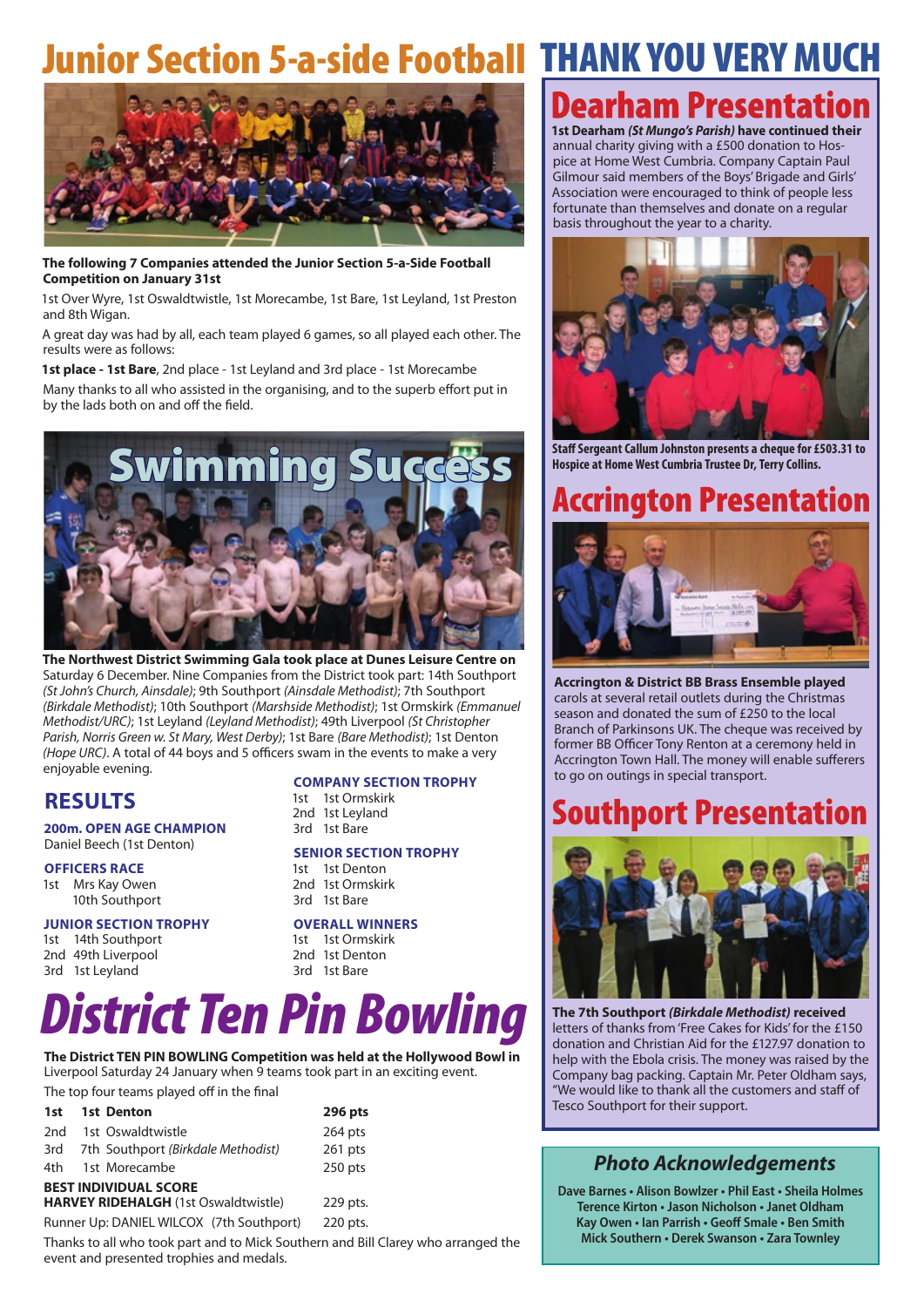## *EAST LANCASHIRE*  **40th ANNI**



**The East Lancashire Battalion completed its 40th Anniversary celebrations with** a holiday weekend to the Kingswood Centre in Yorkshire. The first celebration was an Anchor boy visit to Eureka.



## Manchester Battalion Church Parade



**On Sunday 19 October 2014 Manchester Battalion held their Annual Church**  Parade at St Anne's Church in Central Manchester. Five Metropolitan Mayors, accompanied the Deputy Lord Lieutenant of Manchester, Mr Paul Griffiths, at the saluting base.



**Members of the 9th** *(Ainsdale Methodist)* and 10th *(Marshside Methodist)* Southport Companies formed a working party at the Activity Centre to tidy up some trees. There are always manageable tasks to be done around the site if you feel



able to bring a small group of seniors or officers to the Centre for such tasks please contact Robert Wright on rlw8spt@hotmail.co.uk.



**13 Members from the following** 1st Roby, 10th Liverpool, 16th Liverpool, 35th Liverpool, 1st Port Sunlight and 1st Dearham Companies attended a Skills for Queens Badge course organised by Liverpool Battalion at Christ Church, Anfield on the 7 March.

# PRESTON REVIVAL



**After a year in abeyance the 1st Preston Company**  (St David's Free CoE) have now got a 'hands on' Chaplain and 3 Officers all of whom completed their YLT at the District Centre. With experienced help of Jason Nicholson over an intense 8 week period in which 18 boys were recruited and trained sufficiently to put on a demonstration Company evening for parents and guests. They have also taken part in two District events not bad for a whirlwind 8 weeks.

## 1st Bretherton Company



**The 1st Bretherton Company** *(Bretherton Congregational)* Captain Zara Thackerley says "We have now been going as a Company for over three months and have 18 regular boys and girls coming every Tuesday evening. It's a challenge but we are all enjoying ourselves!"

### 5th Manchester Jumble Sale



**The 5th Manchester Company** *(Christ Church URC)* **held** its bi-annual jumble sale and auction on the Saturday 7 March. Attracting more than 300 people the event helps to raise much needed funds for the Company. More than 30 young people have been involved in promotion, collecting donations and sorting thousands of items for sale on the day. The effort being found worthy of a photograph in the high circulation Manchester Evening news.